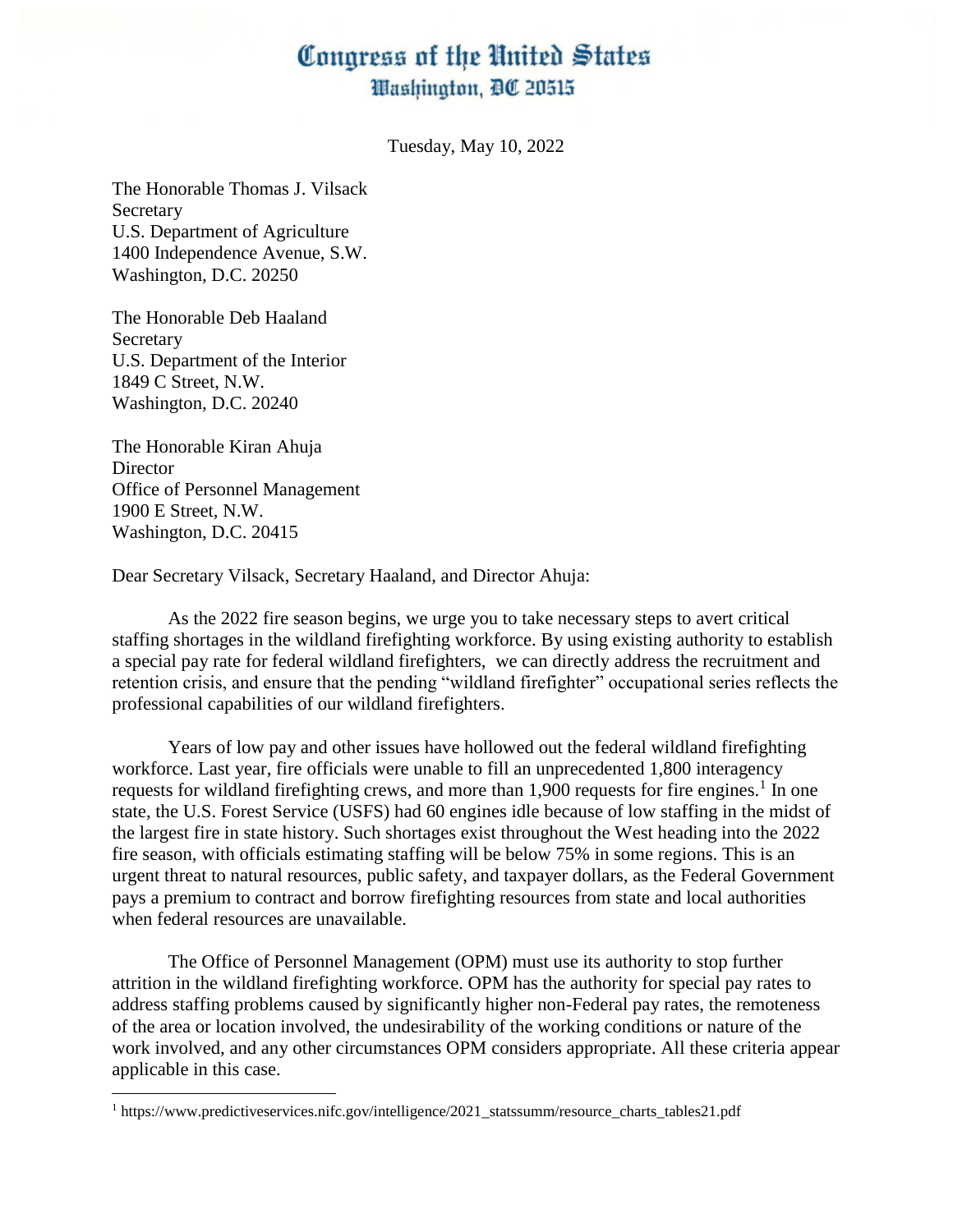We recognize that OPM, in collaboration with USFS and the Department of Interior (DOI), is in the process of establishing a new "wildland firefighter" occupational series as required under the Infrastructure Investment and Jobs Act. This job series is an important step towards a sustainable livelihood and career path for federal wildland firefighters, with other steps to include housing support, modified scheduling, and leave policies that reflect the unique nature of wildland firefighting. A new job series that maintains the status quo could lead to a surge in resignations just as fire season begins, and OPM must be clear about how it will use special authorities in the near term to address any shortcoming in the new wildland firefighter occupational series.

Given OPM's function as "the chief human resources agency and personnel policy manager for the Federal Government," we wish to underscore some of the factors driving attrition in the wildland firefighting workforce, and their long-term implications. Pay is the most important issue, as it is in many professions and sectors of the economy. However, OPM policies and the challenges of being a wildland firefighter compound financial stress in unique and damaging ways. For example, federal wildland firefighters are paid by the hour, even when they are at an incident and miles from the nearest population center and effectively working. Many state and local firefighters are paid on a "portal-to-portal" basis, meaning 24 hours a day, from the time they are assigned to a wildland fire until the time they return, and are reimbursed on that basis by the federal government. Insisting on scheduling and paying federal wildland firefighters in the same manner as other federal employees, rather than other wildland firefighters, is one way in which arbitrary policies are driving recruitment and retention problems.

As President Biden said last year, "the only thing that really matters is if there's enough firefighters." The land management agencies have lost thousands of wildland firefighters in just the last few years. The federal wildland firefighting workforce is entering a pivotal stretch with the end of OPM's classification review process and the beginning of fire season. The Administration must stop attrition and commit to rebuilding the ranks of our firefighting service. This starts with increases in pay and benefits. The situation is urgent, and we stand ready to work with you to ensure our federal wildland firefighters are fully supported and compensated.

Sincerely,

 $\sim$ 

 $\sqrt{m}$   $\sqrt{m}$   $\sqrt{m}$ 

n Sinema Katie Porter U.S. Senator Member of Congress

n Barrasso Brian Fitzpatrick S. Senator Member of Congress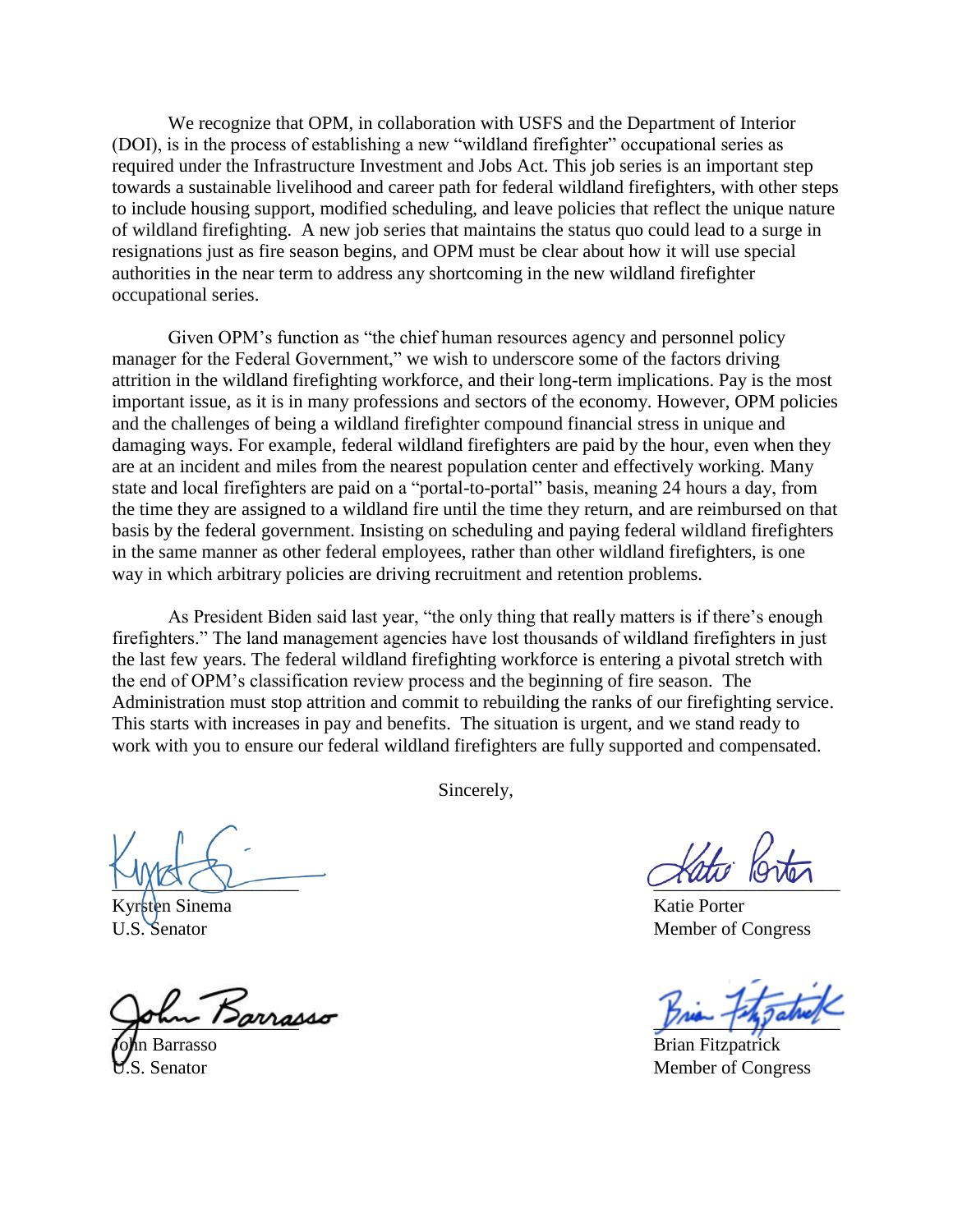2 - Twith City alleran

Steve Daines Young Kim

Mark Kelly Joe Neguse

 $\overline{\phantom{a}}$ 

 $\frac{1}{2}$ 

Alex Padilla Zoe Lofgren

 $\lambda$ usch

James E. Risch Jason Crow

/s/ Martin Heinrich

**Jon** Tester Tom O'Halleran U.S. Senator Member of Congress

 $\bigwedge$ 

U.S. Senator Member of Congress

 $\frac{1}{2}$ 

U.S. Senator Member of Congress

ka: L

Mike Crapo **Jerry McNerney** U.S. Senator Member of Congress

U.S. Senator Member of Congress

U.S. Senator Member of Congress

 $\frac{1}{\omega}$ 

Martin Heinrich Tony Q'árdenas U.S. Senator Member of Congress